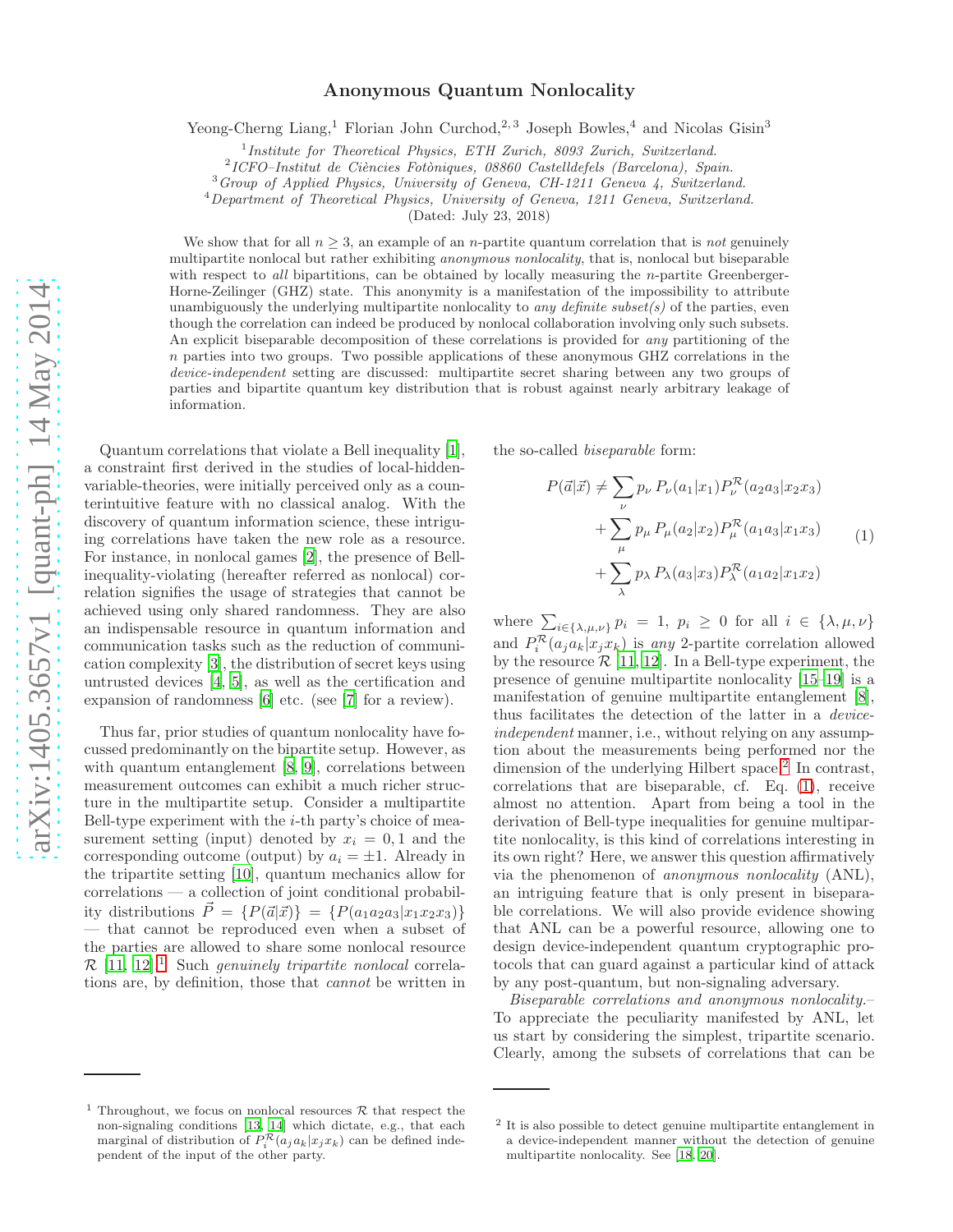decomposed in the form of the right-hand-side of Eq. [\(1\)](#page-0-2) are those that satisfy:

$$
P(\vec{a}|\vec{x}) = \sum_{\nu} p_{\nu} P_{\nu}(a_1|x_1) P_{\nu}^{\mathcal{R}}(a_2a_3|x_2x_3), \quad (2a)
$$

<span id="page-1-2"></span>
$$
= \sum_{\mu} p_{\mu} P_{\mu}(a_2|x_2) P_{\mu}^{\mathcal{R}}(a_1a_3|x_1x_3), \qquad (2b)
$$

$$
= \sum_{\lambda} p_{\lambda} P_{\lambda}(a_3|x_3) P_{\lambda}^{\mathcal{R}}(a_1 a_2|x_1 x_2), \qquad (2c)
$$

where  $p_{\nu}, p_{\mu}, p_{\lambda} \geq 0$  for all  $\nu, \mu$  and  $\lambda$ , but in contrast with Eq. [\(1\)](#page-0-2), we now have  $\sum_{\nu} p_{\nu} = \sum_{\mu} p_{\mu} = \sum_{\lambda} p_{\lambda} = 1$ . Eqs.  $(2a)$ – $(2c)$  imply that the correlation can be produced *without* having any nonlocal collaboration between the isolated party and the remaining two parties (as a group). Naively, one may thus expect that all correlations satisfying these equations must also be Bell-local (henceforth abbreviated as local). However, there exist [\[21\]](#page-6-18) quantum correlations that satisfy Eqs.  $(2a)-(2c)$  $(2a)-(2c)$  as well as:

$$
P(\vec{a}|\vec{x}) \neq \sum_{\theta} p_{\theta} P_{\theta}(a_1|x_1) P_{\theta}(a_2|x_2) P_{\theta}(a_3|x_3), \quad (2d)
$$

for *any* conditional distributions  $P_{\theta}(a_i|x_i)$  and *any* normalized weights  $p_{\theta}$ . In other words,  $\vec{P}$  satisfying Eq. [\(2\)](#page-1-2) is nonlocal but this nonlocality is (i) not genuinely tripartite (it is biseparable) (ii) not attributable to any of the two-partite marginals [Eqs.  $(2a)$ – $(2c)$  imply that all marginals are local] and (iii) not attributable to any bipartition of the three parties. The nonlocality present in *any* correlations satisfying Eq. [\(2\)](#page-1-2) is thus in some sense nowhere to be found!

We now provide a very simple example of correlation satisfying Eq. [\(2\)](#page-1-2), and more generally the property of being (1) nonlocal and (2) biseparable with respect to all bipartitions in an arbitrary n-partite scenario. Consider the n-partite Greenberger-Horne-Zeilinger (GHZ) state [\[22\]](#page-6-19)  $|GHZ_n\rangle = \frac{1}{\sqrt{2}}$  $\frac{1}{2}(|0\rangle^{\otimes n}+|1\rangle^{\otimes n})$  and the local measurement of  $\sigma_x$  and  $\sigma_y$ . The resulting correlation is

<span id="page-1-3"></span>
$$
P(\vec{a}|\vec{x}) = P_{\text{GHZ}}^n(\vec{a}|\vec{x}) = \frac{1}{2^n} \left[ 1 + \cos\left(\mathbf{x}\frac{\pi}{2}\right) \prod_{i=1}^n a_i \right], \quad (3)
$$

where  $\mathbf{x} = \sum_i x_i$ , and we have identified  $x_i = 0$  (1) as the  $\sigma_x(\sigma_y)$  measurement (see, eg. Eq. (23) of [\[23\]](#page-6-20)). In Appendix [A,](#page-4-0) we show that *for all*  $n \geq 3$ , *n*-partite correlations of the form of Eq. [\(3\)](#page-1-3) admit a biseparable decomposition with respect to *any* partitioning of the n parties into two groups. Specifically for  $n = 3$ , this decomposition, cf. Eq. [\(2a\)](#page-1-0), involves  $p_{\nu} = \frac{1}{4}$  for all  $\nu$ ,  $P_{\nu}(a_1|x_1) = 0, 1$  and  $P_{\nu}^{\mathcal{R}}(a_2a_3|x_2x_3)$  is the correlation associated with the so-called Popescu-Rohrlich (PR)  $b$ ox  $[13]$  — a hypothetical, stronger-than-quantum, but non-signaling resource.[3](#page-1-4) To see that these correlations are nonlocal, it suffices to note that Eq. [\(3\)](#page-1-3) violates the

Mermin-Bell inequality [\[26,](#page-7-0) [27\]](#page-7-1) (even maximally [\[28](#page-7-2)] for all odd  $n \geq 3$ ). See Appendix [B.](#page-5-0)

<span id="page-1-1"></span><span id="page-1-0"></span>Consider now an alternative way to understand the nonlocality associated with Eq. [\(2\)](#page-1-2). Operationally, Eq. [\(2c\)](#page-1-1) implies that  $\vec{P}$  can be produced by, e.g., party 1 signaling classically to party 2, and all parties responding according to the information that they received and some predefined strategy  $\lambda$ . By symmetry of Eqs. [\(2a\)](#page-1-0)– [\(2c\)](#page-1-1), the same can be achieved by having only nonlocal collaboration between any two out of the three parties. Thus, while the correlation can be produced by having only a *definite subset* of parties collaborating nonlocally, the identity of these nonlocally collaborating parties is *anonymous* to an outsider who only has access to  $\overline{P}$ . Indeed, even if an outsider is given the promise that a *fixed* subset of the parties have collaborated nonlocally, it is impossible for him to tell if, say, party 1 and 2 have collaborated nonlocally in generating  $\vec{P}$ . Importantly, the anonymity present in these correlations differs from the case where a *classical mixture* of the different bipartitions is necessary, cf. Fig. [1](#page-1-5) (see [\[29,](#page-7-3) [30\]](#page-7-4) for examples of such classical anonymity). In this latter case, it is indeed possible to identify the parties that *must have* collaborated nonlocally, even though this identification is generally not possible at any single run of the experiment.



<span id="page-1-5"></span>FIG. 1. (Color online) Schematic representation of the various sets of tripartite correlations. Correlations biseparable with respect to party  $i$  in one group and parties  $j$  and  $k$  in the other lie in the (light blue) rectangle labeled by " $i|jk$ ". The convex hull of the three biseparable sets " $i/jk$ " where  $i, j, k \in \{1, 2, 3\}$  is represented by the filled convex region and gives correlations decomposable as the right-hand-side of Eq. [\(1\)](#page-0-2). The blank region between the outermost box and the filled convex region represents correlations that are genuinely tripartite nonlocal. Intersection of the three biseparable subsets "i|jk" gives correlations satisfying Eqs.  $(2a)-(2c)$  $(2a)-(2c)$ ; its subset featuring ANL is the tiled region while local correlations lie in the (cyan) rectangle L. Hatched regions represent biseparable correlations where classical mixture of different bipartitions is necessary for their production.

As remarked above, for all  $n \geq 3$ , the GHZ correlations of Eq. [\(3\)](#page-1-3) are nonlocal but can nevertheless be produced by splitting the parties into *any* two groups, and disallowing any nonlocal collaboration between these groups. Thus, the anonymity present in these correlations is even more striking in the  $n > 3$  scenarios: not only are the groups of parties sharing  $\mathcal R$  unidentifiable in an unambiguous manner, even the *size* of the groups are also not

<span id="page-1-4"></span><sup>&</sup>lt;sup>3</sup> In the *tripartite* scenario, the biseparability of the GHZ correlation was also discovered independently in [\[24](#page-6-21)] (see also [\[25](#page-6-22)]).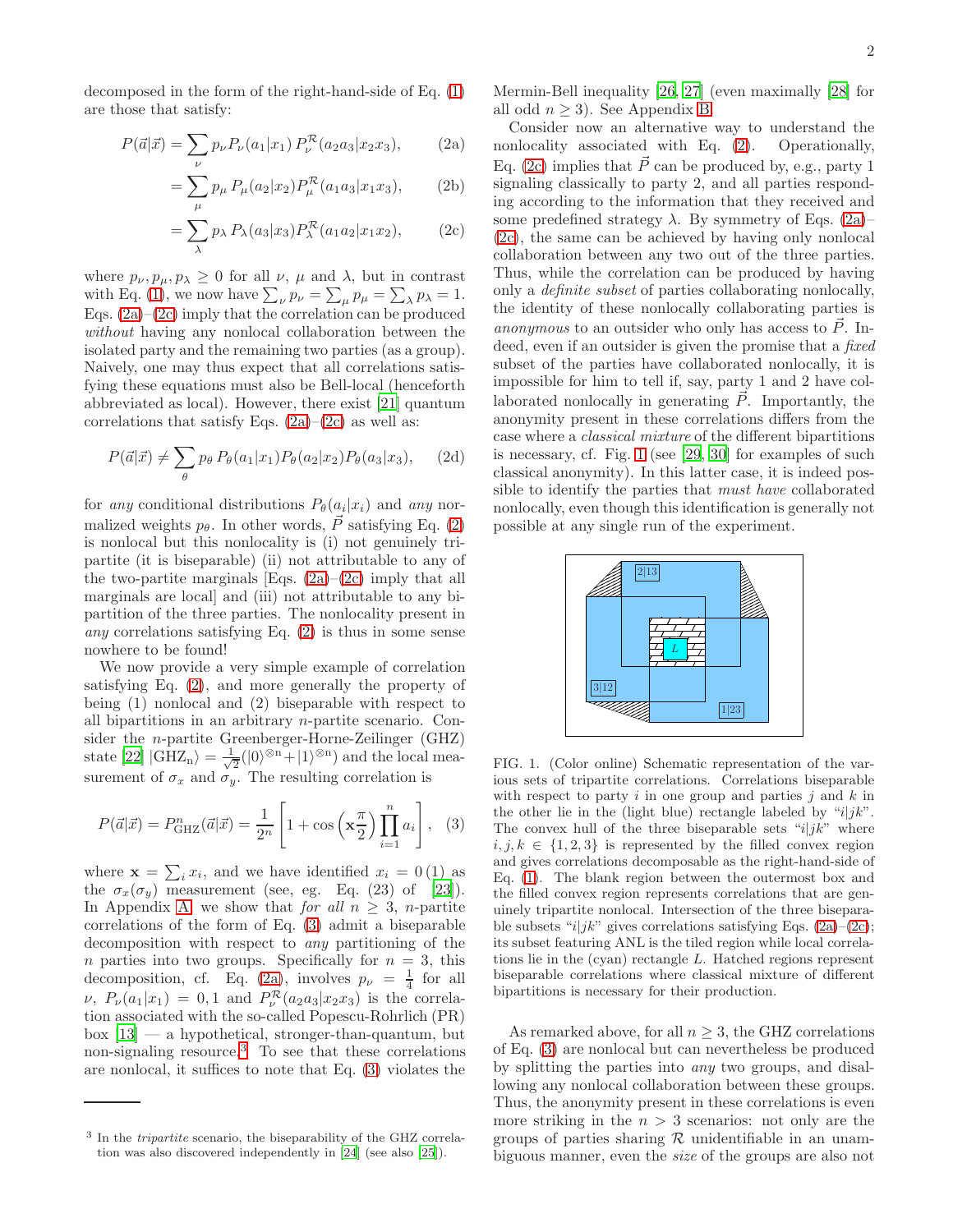identifiable (see Fig. [2\)](#page-2-0). For example, when  $n = 4$ , the correlation satisfy:

$$
P(\vec{a}|\vec{x}) = \sum_{\lambda_1} q_{\lambda_1} P_{\lambda_1}(a_1|x_1) P_{\lambda_1}^{\mathcal{R}}(a_2a_3a_4|x_2x_3x_4), \quad (4a)
$$

<span id="page-2-1"></span>
$$
= \sum_{\lambda_2} q_{\lambda_2} P_{\lambda_2}(a_2 | x_2) P_{\lambda_2}^{\mathcal{R}}(a_1 a_3 a_4 | x_1 x_3 x_4), \quad (4b)
$$

$$
= \cdots, \tag{4c}
$$

$$
= \sum_{\mu_3} q_{\mu_3} P_{\mu_3}^{\mathcal{R}}(a_1 a_4 | x_1 x_4) P_{\mu_3}^{\mathcal{R}}(a_2 a_3 | x_2 x_3), \quad (4d)
$$

$$
P(\vec{a}|\vec{x}) \neq \sum_{\theta} q_{\theta} \prod_{i=1}^{4} P_{\theta}(a_i|x_i), \qquad (4e)
$$

where  $\sum_{\lambda_i} p_{\lambda_i} = \sum_{\mu_j} p_{\mu_j} = 1$ ,  $p_i \geq 0$  for all  $i, j$ , and "· · · " indicates other possible biseparable decompositions that have been omitted. From Eq. [\(4\)](#page-2-1), we see that the 4-partite GHZ correlation could have been produced by having *any* three parties collaborating nonlocally, or *any* two groups of two parties collaborating nonlocally within each group. From the correlation itself, it is simply impossible to distinguish these possibilities apart (Fig. [2\)](#page-2-0).



<span id="page-2-0"></span>FIG. 2. ANL in the 4-partite scenario. Each participating party is abstractly represented by a box labeled by the party number. The correlations were produced by having parties 1 & 2, as well as 3 & 4 collaborated nonlocally (symbolized by "∼"). To an outsider who only has access to  $\vec{a}$  and  $\vec{x}$ , even if one is given the promise that the correlations were produced by the four parties separated into two fixed groups, it is impossible to tell which actual partitioning of the parties generated these correlations.

Let us now briefly comment on the relationship between ANL and multipartite entanglement. Clearly, one expects that there must also be features analogous to ANL in the studies of multipartite entanglement. Indeed, the first of such examples dates back to the three-qubit bound entangled [\[31\]](#page-7-5) SHIFT state [\[32\]](#page-7-6) where its entanglement was dubbed *delocalized* [\[33\]](#page-7-7) since it is separable with respect to all bipartitions, yet not fully separable. A more recent example [\[21\]](#page-6-18) involves a three-qubit bound entangled state which even violates a Bell inequality, thus giving also an example of anonymous quantum correlation. An important difference between their example and the tripartite case of our GHZ example is that their correlation can be produced by a biseparable tripartite entangled state whereas ours necessarily requires a genuinely tripartite entangled state. More generally, for all odd  $n \geq 3$ , we show in Appendix [C](#page-5-1) that the correlations of Eq.  $(3)$  can only be produced by genuinely *n*-partite entangled state. Our examples thus show that the generation of ANL does not require delocalized entanglement.

*Perfect correlations with uniform marginals.*– From Eq. [\(3\)](#page-1-3), we see that whenever an odd number of parties measure in the  $\sigma_y$  basis, the product of outcomes  $\prod_i a_i$ gives  $\pm 1$  with equal probability, otherwise it is either perfectly correlated or perfectly anti-correlated. Moreover, it follows from Eq. [\(3\)](#page-1-3) that all marginal distributions of these correlations are uniformly random. Next, we present two quantum cryptography protocols that exploit these strong but anonymous correlations.

*Application I: multipartite secret sharing (MSS).*– Imagine that n parties wanted to share a secret message between *any* two complementary subgroups as they desire, i.e., between any subgroup of k parties  $(k \leq n-1)$ and the subgroup formed by the remaining parties. Suppose moreover that the shared secret is to be recovered by these subgroups *only when all parties* within each group collaborate (so that it is unnecessary to trust all parties within each group). A possibility to achieve this consists in: (i) the *n* parties share (many copies of)  $|GHZ_n\rangle$ , (ii) each party randomly measures either the  $\sigma_x$  or the  $\sigma_y$  observable, (iii) the n parties are *randomly* separated into two groups and all parties assigned to the same group collaborate to compare their inputs and outputs, (iv) both *groups* announce their sum of inputs, (v) parties in the same group compute the product of their measurement outcome and deduce, using Eq. [\(3\)](#page-1-3), the shared secret bit upon learning the sum of inputs of the other group, (vi) parties in one group use the shared secret keys to encrypt the message and send it to the other.

In the device-independent setting, security analysis is carried out by treating each physical subsystem together with their measurement device as a black box; conclusions are drawn directly from the measurement statistics. Indeed, the above protocol does not rely on the assumption of a GHZ state nor the particular measurements being performed, but rather the strong correlation present in Eq.  $(3)$  — for the right combination of inputs, the product of outputs are perfectly (anti) corre-lated.<sup>[4](#page-2-2)</sup> Thus, the protocol essentially works by first distributing the correlated data needed to establish the secret keys, and performing the secret sharing [\[34\]](#page-7-8) between any two complementary subgroups of the  $n$  participating parties as they deem fit. Since the product of outcomes for each group is uniformly random, the protocol is secure against cheating by any dishonest parties within the group; no one can retrieve the shared key without collaborating with everyone else within the same group. What about eavesdropping by an external, post-quantum but non-signaling adversary Eve?

Since the GHZ correlations of Eq. [\(3\)](#page-1-3) are biseparable, a naive attack by Eve may consist in preparing for the n parties the biseparable, non-signaling boxes that reproduces exactly Eq. [\(3\)](#page-1-3). For instance, in the tripartite case, in accordance with the biseparable decomposition, she would prepare with equal probability 4 different versions of a deterministic box for one of the parties, and

<span id="page-2-2"></span><sup>4</sup> This happens in half the cases. In the other cases, the correlation is useless for key generation.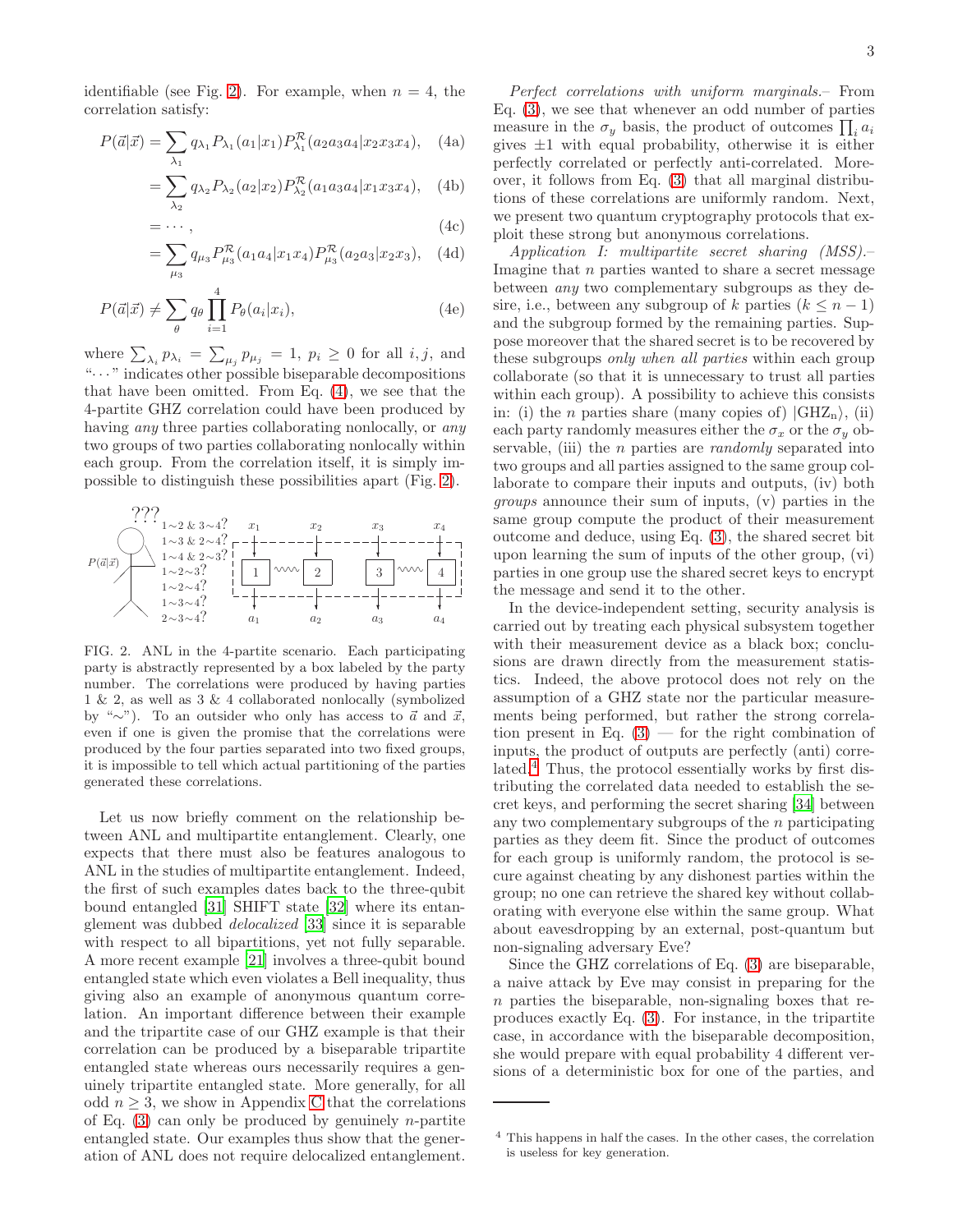correspondingly 4 different versions of a PR box for the remaining two parties. If the decomposition that she chooses matches exactly the way the parties are separated into two groups, then after step (iv), she learns exactly the key and hence the message shared by these parties.[5](#page-3-0) However, as the grouping is decided only after the measurement phase, she can guess the bipartition correctly only with a chance of  $\frac{1}{3}$  in the tripartite case, and more generally  $(2^{n-1}-1)^{-1}$  in the *n*-partite scenario. Evidently, this guessing probability rapidly approaches 0 as n increases, making it extremely difficult for Eve to succeed with this eavesdropping strategy for large n.

*Application II: bipartite leakage-resilient QKD.*–Next, let us describe a quantum key distribution (QKD) protocol between two parties, A and B, which is as leakageresilient [\[36\]](#page-7-9) as one could hope for. The protocol consists of: (i) preparation of many copies of  $|GHZ_n\rangle$ , (ii) for each of these n-partite systems, a *randomly chosen subset*, say,  $k$  of the *n* subsystems are distributed to A, while the remaining  $n - k$  subsystems are distributed to B, (iii) for each of these subsystems, A and B randomly measure  $\sigma_x$ or  $\sigma_y$ , (iv) both *parties* announce their sum of inputs, (v) for each n-partite system distributed from the source, A and B compute the product of their local measurement outcomes and deduce, using Eq. [\(3\)](#page-1-3), the shared secret bit upon learning the sum of inputs of the other party.

As with the MSS protocol described above, the secret key is established through the perfect (anti) correlation present in the product of the outputs. Moreover, the gist of the protocol only relies on the correlation given by Eq. [\(3\)](#page-1-3), rather than the actual state and measurement giving rise to this correlation, rendering the protocol ideal for device-independent analysis. However, in contrast with usual device-independent cryptography where leakage of information is not allowed, the above protocol is as leakage-resilient as one can hope for — the adversary Eve can certainly recover the secret key if all the output bits from either party leak to her, but if she misses merely one output bit from each party, the additional information that she gains from the leakage cannot improve her guess of the secret key. Now, if we *assume* that Eve has no control over how the subsystems are distributed in step  $(ii)^6$  $(ii)^6$  but otherwise only constrained by the nonsignaling principle, then as with the MSS protocol, for  $n$ sufficiently large, her advantage of preparing some biseparable, non-signaling boxes for A & B is minimal.

*Discussion.*– Let us now comment on some possible directions for future research. Clearly, we have only provided intuitions on why the protocols proposed above may be secure even in a device-independent setting. For odd  $n \geq 3$ , since the GHZ correlations violate the

Mermin-Bell inequality maximally (see Appendix [B\)](#page-5-0), the result of Franz *et al.* [\[37\]](#page-7-11) implies that these correlations are necessarily monogamous with respect to any potential quantum eavesdropper. This strongly suggests that if we assume an independent-and-identically-distributed (i.i.d) scenario, a formal security proof of these protocols against a quantum adversary may be given even in the case with noisy correlations, $\bar{z}$  and in a deviceindependent setting. Evidently, a security proof without this assumption is even more desirable, and a possible path towards this is to prove that the protocols are even secure against an adversary that is only constrained by the non-signaling principle [\[13](#page-6-12)]. Our arguments on why the protocols are not immediately susceptible to a straightforward attack by such an eavesdropper, despite the fact that the correlations are biseparable, is an evidence pointing in this direction.

For leakage-resilient QKD, one could also imagine, instead of the above protocol, doing an existing QKD protocol many times in parallel and then using the XOR of the secret key bits to generate the final secret key. Although such a protocol requires many more qubits to establish the final secret key, it can clearly offer high level of leakage resilience. How would such a protocol perform compared with the above protocol based on  $|GHZ_n\rangle$ ? This certainly deserves some further investigation.

Coming back to ANL itself, let us note that the requirement of (1) nonlocality and (2) biseparability with respect to all bipartitions *may arguably not*, by themselves, imply that an outsider cannot attribute unambiguously the nonlocality to *any definite subset(s)* of the n parties. For instance, one may start with the tripartite GHZ correlation  $P_{GHZ}^3(\vec{a}|\vec{x})$ , cf. Eq. [\(3\)](#page-1-3), and trivially construct an example  $P' = P_{\text{GHZ}}^3(\vec{a}|\vec{x}) \prod_{i=4}^{n'} P(a_i|x_i)$  for arbitrary n parties by introducing parties that are uncorrelated with the first three. While such an n-partite correlation P ′ indeed satisfies the two requirements stated above, one can unambiguously attribute the nonlocality present only to the three parties that give rise to  $P_{\text{GHZ}}^3(\vec{a}|\vec{x})$ . Note, however, that such an identification is *incomplete* since the production of such a biseparable correlation only requires the nonlocal collaboration between two parties, and it is still impossible for an outsider to determine which two parties have collaborated nonlocally in producing the given correlation (Fig. [1](#page-1-5) and Fig. [2\)](#page-2-0). A more precise definition of ANL may thus require also a specification of the extent (size) of the nonlocal resource needed in producing the given correlation, a task that shall be pursued elsewhere [\[30](#page-7-4)]. For our GHZ examples, except for the cases where *n* is even with  $\frac{n}{2}$  odd, it can be shown (see Appendix [D\)](#page-6-23) using the result of Ref. [\[16](#page-6-24)] that the correlations of Eq. [\(3\)](#page-1-3) are not triseparable, i.e., not producible by a partitioning of the parties into three groups (where only parties within the same group are allowed to collaborate nonlocally). Hence, the generation

<span id="page-3-0"></span><sup>5</sup> In this case, the product of outcomes for each group is a deterministic function (of the sum of inputs) known to Eve. The secret sharing protocol of Hillery et al. [\[35](#page-7-10)] is thus insecure against this kind of attack by a non-signaling adversary.

<span id="page-3-1"></span> $6$  Instead of this assumption, A & B can employ *additional* measurement settings, cf. [\[5](#page-6-4)], to certify that the overall correlations indeed exhibit genuine multipartite nonlocality and they are then again not susceptible to such an attack.

<span id="page-3-2"></span><sup>7</sup> Due to the noise robustness of the Mermin-Bell violation of  $\vec{P}^n_{\text{GHZ}}(\vec{a}|\vec{x})$ , the ANL of  $\vec{P}^n_{\text{GHZ}}(\vec{a}|\vec{x})$  is also extremely robust to noise.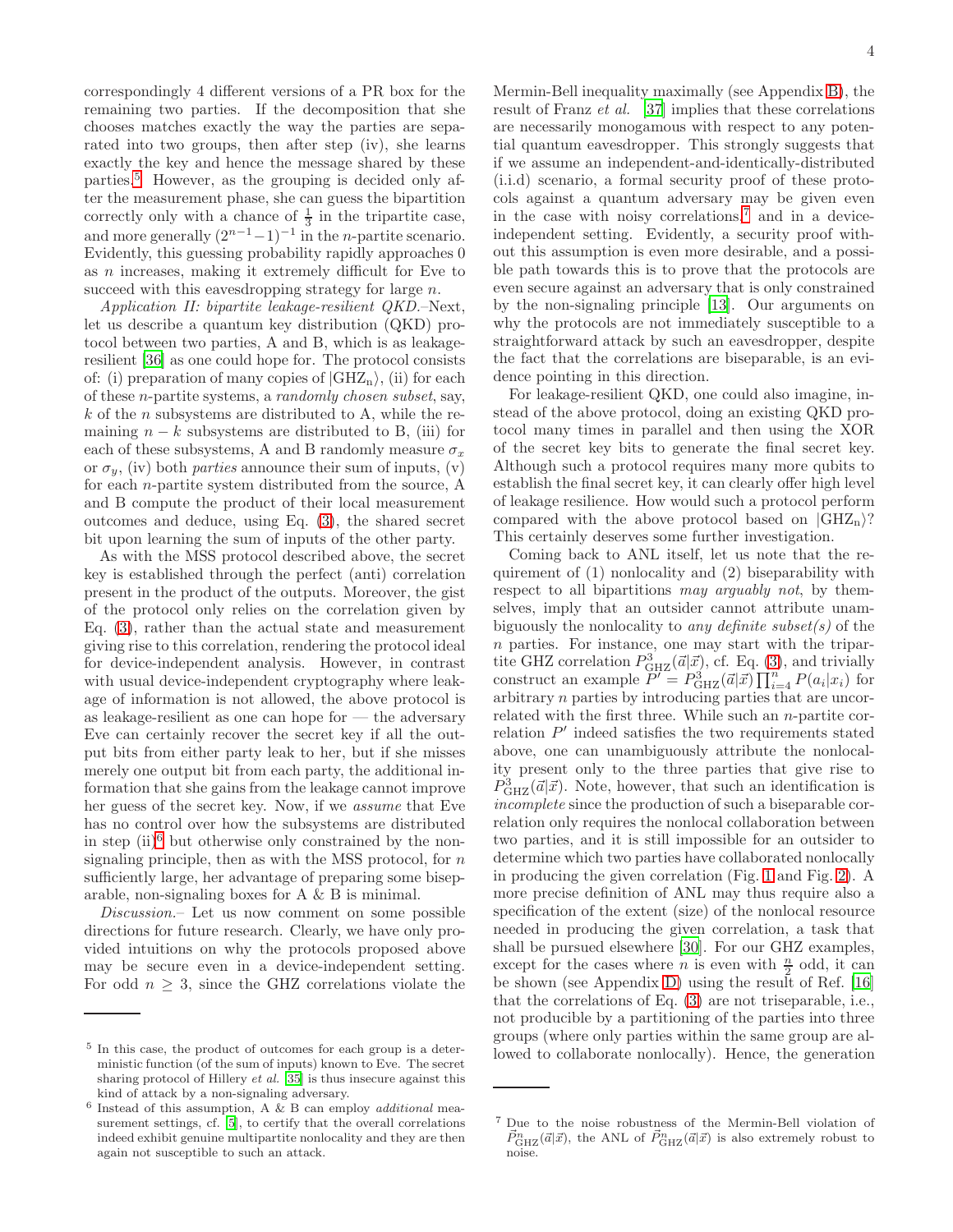of these correlations indeed requires the nonlocal collaboration of at least  $\lceil \frac{n}{2} \rceil$  parties in one group; an analogous statement for the remaining cases would be desirable.

### ACKNOWLEDGMENTS

We are grateful to David Jennings for suggesting the terminology "Anonymous Nonlocality", and to Rotem Arnon-Friedman, Jean-Daniel Bancal, Nicolas Brunner, Stefano Pironio as well as Renato Renner for stimulating discussions. This work is supported by the Swiss NCCR "Quantum Science and Technology", and the CHIST-ERA DIQIP. FJC acknowledges support from the John Templeton Foundation. YCL and FJC contribute equally towards this work.

# <span id="page-4-0"></span>Appendix A: An explicit biseparable decomposition of the n-partite GHZ correlations

For the n-partite GHZ state and the situation where all parties measure either the 0th-observable  $\sigma_x$  or the 1st observable  $\sigma_y$ , the resulting correlation of Eq. [\(3\)](#page-1-3) can be rewritten in terms of the *correlator*, i.e., the expectation value of the product of outcomes:<sup>[8](#page-4-1)</sup>

$$
E(\vec{x}) = \sum_{a'_1, a'_2, \dots, a'_n = 0, 1} (-1)^{\sum_i a'_i} P(\vec{a}' | \vec{x}) = \cos\left(\mathbf{x} \frac{\pi}{2}\right) \tag{3}
$$

where for conciseness of subsequent presentation we have used, instead,  $a_i' = \frac{a_i+1}{2} = 0, 1$  to denote the output and as before,  $\mathbf{x} = \sum_i x_i$  to denote the sum of inputs. Note that all the full  $n$ -partite correlators depend only on the parity of  $x$  and  $x/2$  whereas all the marginal correlators vanish.

Here we give a proof that the above correlation is biseparable with respect to *all* bipartitions whenever parties in each group are allowed to share arbitrary post-quantum but non-signaling (NS) resources, while parties in different groups can only be correlated through shared randomness. Note that the biseparability of Eq. [\(3\)](#page-1-3) under the NS constraint implies that if parties in the same group are allowed to share a stronger resource, such as a Svetlichny resource [\[10\]](#page-6-9), or some other one-way signaling resource discussed in Refs. [\[11,](#page-6-10) [12\]](#page-6-11), the correlation must remain biseparable.

Let us define the four families of  $n$ -partite NS boxes, labeled by  $\mu_1$ ,  $\mu_2$ ,  $\mu_3$  and  $\mu_4$ :

<span id="page-4-2"></span>
$$
P_{\mu_1}^n(\vec{a}'|\vec{x}) = \frac{1}{2^{n-1}} \delta_{\sum_{i=1}^n a'_i - H_0^n(\vec{x}) - H_3^n(\vec{x}) \mod 2},
$$
  
\n
$$
P_{\mu_2}^n(\vec{a}'|\vec{x}) = \frac{1}{2^{n-1}} \delta_{\sum_{i=1}^n a'_i - H_0^n(\vec{x}) - H_1^n(\vec{x}) \mod 2},
$$
  
\n
$$
P_{\mu_3}^n(\vec{a}'|\vec{x}) = \frac{1}{2^{n-1}} \delta_{\sum_{i=1}^n a'_i - H_1^n(\vec{x}) - H_2^n(\vec{x}) \mod 2},
$$
  
\n
$$
P_{\mu_4}^n(\vec{a}'|\vec{x}) = \frac{1}{2^{n-1}} \delta_{\sum_{i=1}^n a'_i - H_2^n(\vec{x}) - H_3^n(\vec{x}) \mod 2},
$$
  
\n(A1)

where  $H_{\ell}^{n}(\vec{x}) = \sum_{j=0}^{\lfloor \frac{n-\ell}{4} \rfloor} F(4j + \ell, \vec{x}),$ 

$$
F(k, \vec{x}) = \sum_{G} \prod_{i \in G} x_i \prod_{j \in G'} (x_j + 1)
$$
 (A2)

and the sum  $\sum_{G}$  is over all  $G \subseteq [n] = \{1, 2, ..., n\}$  with group size  $|G| = k$ , and G' is the complement of G in [n]. Essentially, each term involved in the summand in  $F(k, \vec{x})$ , and hence  $H^n_{\ell}(\vec{x})$  defines a distinct combination of inputs  $\vec{x} = \vec{x}'$  such that  $H_{\ell}^{n}(\vec{x}') = 1 \mod 2$ , and hence making the outputs anti-correlated. For instance,  $F(0, \vec{x})$ only makes a nontrivial combination to  $H_0^n(\vec{x})$  if all the inputs  $x_i$  are 0.

From Eq. [\(A1\)](#page-4-2), it is easy to verify that for all  $1 \leq$  $k \leq n-1$ , the k-partite marginals of  $P_j^n(\vec{a}'|\vec{x})$  are  $1/2^k$ and these correlations indeed define NS probability distributions. Moreover, from Eq. [\(A1\)](#page-4-2) and these marginal distributions, one can show that these NS boxes give rise to vanishing marginal correlators and the following full n-partite correlators:

$$
E(\vec{x})_{\mu_1} = (-1)^{H_0^n(\vec{x}) \oplus H_3^n(\vec{x})} = -E(\vec{x})_{\mu_3},
$$
  
\n
$$
E(\vec{x})_{\mu_2} = (-1)^{H_0^n(\vec{x}) \oplus H_1^n(\vec{x})} = -E(\vec{x})_{\mu_4},
$$
\n(A3)

<span id="page-4-3"></span>where in Eq.  $(A3)$ ,  $\oplus$  denotes sum modulo 2 and in arriving at the second equality in each line, we have employed the identity  $\sum_{j=0}^{n} F(j) = 1$  that holds for all *n*-bit strings  $\vec{x}$ . To gain some intuition on these NS boxes, we note that for  $n = 1$ , the  $\mu_{1/3}$  boxes correspond to the deterministic strategies  $a' = x \oplus 1$  and  $a' = x$ whereas the  $\mu_{2/4}$  boxes correspond to the deterministic strategies  $a' = 1$  and  $a' = 0$ . Similarly, for  $n = 2$ , the  $\mu_{1/3}$  boxes correspond to the PR boxes defined by  $a'_1 + a'_2 = (x_1+1)(x_2+1)$  and  $a'_1 + a'_2 = (x_1+1)(x_2+1) \oplus 1$ whereas the  $\mu_{2/4}$  boxes correspond to the PR boxes defined by  $a'_1 + a'_2 = x_1x_2 \oplus 1$  and  $a'_1 + a'_2 = x_1x_2$ . For  $n = 3$ , all these NS boxes correspond to some version of NS box 46 described in Ref. [\[24\]](#page-6-21). It is conceivable that these boxes are extremal NS distributions for all n.

To reproduce the correlations given in Eq. [\(3\)](#page-1-3) using biseparable  $\mathcal{N} \mathcal{S}$  resources with k parties in one group and the remaining  $(n-k)$  parties in the other group, it suffices to consider an equal-weight mixture of the following four strategies:

- 1. The group of  $k$  parties share the  $k$ -partite version of the  $\mu_1$  box and the remaining parties share the  $(n - k)$ -partite version of the  $\mu_2$  box.
- 2. The group of  $k$  parties share the  $k$ -partite version of the  $\mu_3$  box and the remaining parties share the  $(n - k)$ -partite version of the  $\mu_4$  box.
- 3. The group of k parties share the k-partite version of the  $\mu_2$  box and the remaining parties share the  $(n - k)$ -partite version of the  $\mu_1$  box.

<span id="page-4-1"></span> $8$  To arrive at this *n*-partite correlator, see, eg., Eq.  $(23)$  of  $[23]$ .

<span id="page-4-4"></span><sup>9</sup> This last sum involves all possible combinations of inputs and thus for all input bit strings  $\vec{x}$ , there is exactly one term in the expression that does not vanish, therefore giving the identity.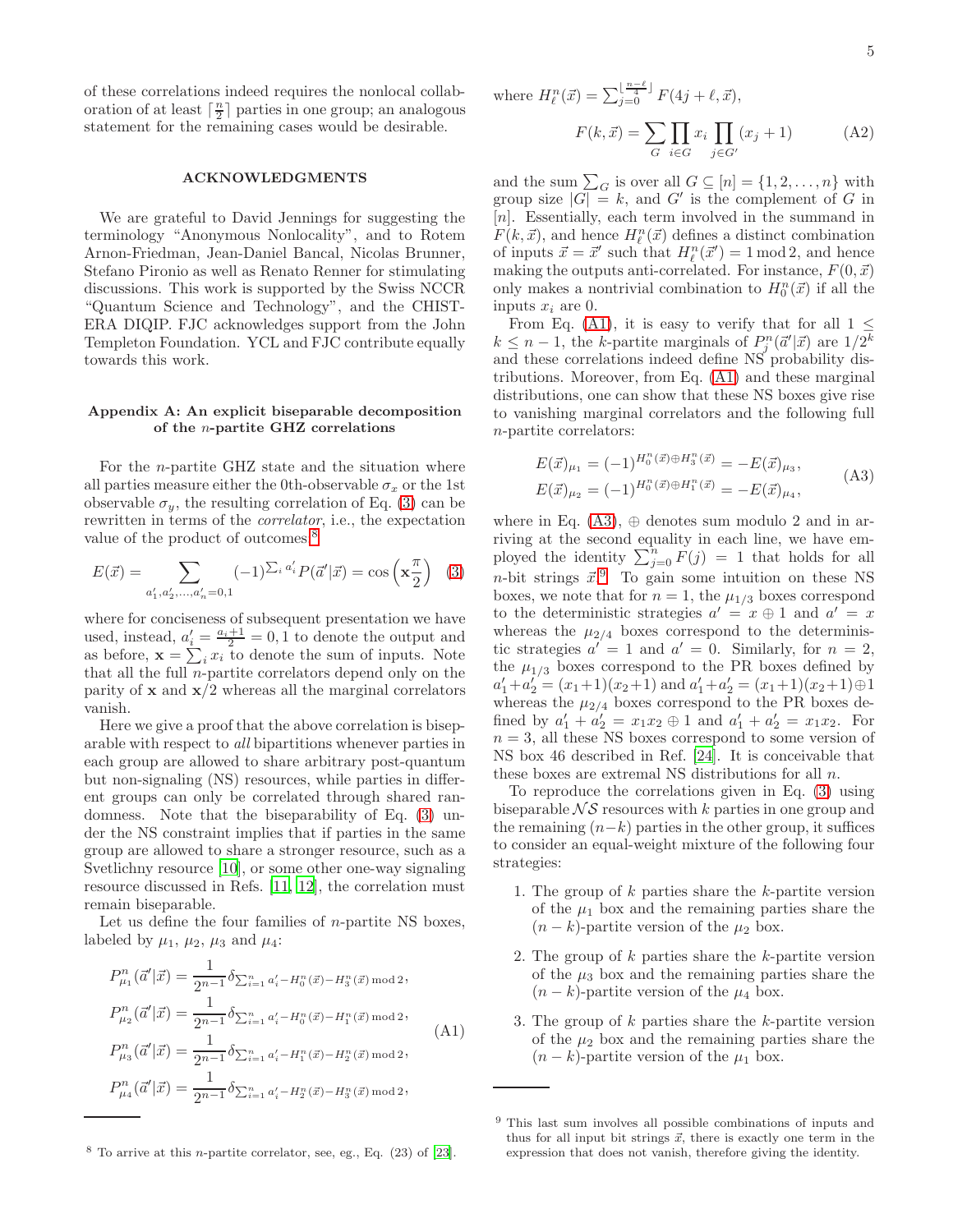4. The group of k parties share the k-partite version of the  $\mu_4$  box and the remaining parties share the  $(n - k)$ -partite version of the  $\mu_3$  box.

For  $n = 3$ , the above strategy corresponds to a mixture of 4 different versions of the NS box 2 in Ref. [\[24\]](#page-6-21). In general, to verify that the above strategy indeed gives rise to Eq. [\(3\)](#page-1-3), we first remark that each of these strate-gies also reproduces Eq. [\(3\)](#page-1-3) for the case when  $\sum_i x_i$  is even. To see this, we use the fact that NS box  $\mu_1$  gives anti-correlation (i.e., expectation value -1) only if either  $\sum_i x_i/2$  or  $(1 + \sum_i x_i)/2$  is even; NS box  $\mu_2$  gives anticorrelation only if  $\sum_i x_i/2$  is even or  $(1+\sum_i x_i)/2$  is odd; NS box  $\mu_3$  gives anti-correlation only if either  $\sum_i x_i/2$  or  $(1 + \sum_i x_i)/2$  is odd; NS box  $\mu_4$  gives anti-correlation only if  $\sum_i x_i/2$  is odd or  $(1 + \sum_i x_i)/2$  is even. Moreover, since strategy 1 and 3 are such that the correlation produced by parties in the same group are exactly opposite (likewise for strategy 2 and 4), we see that all the less-than-n-partite correlators, as well as the full  $n$ partite correlator when  $\sum_{i=1}^{n} x_i$  is odd, indeed vanishes as claimed.

#### <span id="page-5-0"></span>Appendix B: Mermin-Bell violation of the GHZ correlations

Here, we compute the quantum expectation value of the GHZ correlations for the Mermin Bell inequality [\[26](#page-7-0), [27\]](#page-7-1) (here written in the form derived in  $[23]$ )<sup>[10](#page-5-2)</sup>

<span id="page-5-3"></span>
$$
\left| \mathcal{B}_{\pm}^{n} \right| = 2^{\frac{1-n}{2}} \left| \sum_{\vec{x} \in \{0,1\}^{n}} \cos \left\{ \frac{\pi}{4} \left[ 1 \pm (n - 2\mathbf{x}) \right] \right\} E\left(\vec{x}\right) \right| \le 1.
$$
\n(B1)

The above Bell expression can be rewritten as:

$$
2^{\frac{n-1}{2}}\left|\mathcal{B}_{\pm}^{n}\right| = \Big|\sum_{\vec{x}\in\{0,1\}^{n}} \cos\left\{\frac{\pi}{4}\left[1\pm(n-2\mathbf{x})\right]\right\} E(\vec{x})\Big|,
$$
  

$$
= \Big|\sum_{\vec{x}\in\{0,1\}^{n}} \cos\left[\frac{\pi}{4}(1\pm n)\right] \cos\left(\mathbf{x}\frac{\pi}{2}\right) E(\vec{x})
$$
  

$$
\pm \sum_{\vec{x}\in\{0,1\}^{n}} \sin\left[\frac{\pi}{4}(1\pm n)\right] \sin\left(\mathbf{x}\frac{\pi}{2}\right) E(\vec{x})\Big|.
$$

For the GHZ correlation of Eq. [\(3\)](#page-1-3), this simplifies to

$$
|\mathcal{B}_{\pm}^{n}| = 2^{\frac{1-n}{2}} \Big| \sum_{\vec{x} \in \{0,1\}^n, \mathbf{x} \text{ even}} \cos \left[ \frac{\pi}{4} (1 \pm n) \right] \cos^{2} \left( \mathbf{x} \frac{\pi}{2} \right) \Big|,
$$
  

$$
= 2^{\frac{n-1}{2}} \Big| \cos \left[ \frac{\pi}{4} (1 \pm n) \right] \Big|,
$$

giving

<span id="page-5-5"></span>
$$
\max_{\pm} |\mathcal{B}_{\pm}^{n}| = \begin{cases} 2^{\frac{n-1}{2}} : n \text{ odd} \\ 2^{\frac{n-2}{2}} : n \text{ even} \end{cases} , \quad (B2)
$$

i.e., achieving maximal [\[28](#page-7-2)] possible quantum value of  $\mathcal{B}^n_{\pm}$  $\left| \begin{array}{c} n \\ \pm \end{array} \right|$  for odd n.

#### <span id="page-5-1"></span>Appendix C: Quantum biseparable bound of the n-partite Mermin-Bell expression

For arbitrary odd  $n \geq 3$ , the Mermin-Bell expression  $\mathcal{B}^n_+$  given on the left-hand-side of Eq. [\(B1\)](#page-5-3) is equivalent to a special case of a general family of permutationally invariant Bell expression described in Eq. (22) of [\[18](#page-6-16)],

$$
\Omega_{n,2,2;\delta_{\mathbf{x},0} \cdot r} = 2^{n-2} - 2^{\frac{n-3}{2}} \mathcal{B}^n_+ \tag{C1}
$$

From Eq. (23) of Ref. [\[18](#page-6-16)], it can be shown that the above expression admits the following upper bound on the quantum biseparable bound:

$$
\Omega_{n,2,2;\delta_{\mathbf{x},0} \cdot r} \ge 2^{n-3} (2 - \sqrt{2}).\tag{C2}
$$

Combining these two equations and after some straightforward computations, we get the following upper bound on the quantum biseparable bound for the Mermin-Bell expression:

<span id="page-5-4"></span>
$$
\mathcal{B}^n_+ \le 2^{\frac{n}{2}-1}.\tag{C3}
$$

For arbitrary even  $n \geq 2$ , the Mermin-Bell expression  $\mathcal{B}^n_+$  given on the left-hand-side of Eq. [\(B1\)](#page-5-3) is equivalent to the following Bell expression described in Eq. (1) of Ref. [\[18\]](#page-6-16),

$$
\mathcal{I}_{n,2,2} = 2^{n-1} - 2^{\frac{n-2}{2}} \mathcal{B}^n_+ \tag{C4}
$$

From Eq. (25) of Ref. [\[18](#page-6-16)], we know that the above expression admits the following upper bound on the quantum biseparable bound:

$$
\mathcal{I}_{n,2,2} \ge 2^{n-2}.\tag{C5}
$$

Combining these two equations, we arrive, again, at Eq. [\(C3\)](#page-5-4).

To see that the biseparable bound of Eq. [\(C3\)](#page-5-4) is tight, it suffices to note that the biseparable quantum state

$$
|\psi\rangle = |\text{GHZ}_{n-1}\rangle \otimes |0\rangle \tag{C6}
$$

and the local observables

$$
A_{x_i} = \cos \alpha_{x_i} \sigma_x + \sin \alpha_{x_i} \sigma_y \quad \forall \ i = 1, ..., n-1,
$$
  
\n
$$
A_{x_i} = \beta_{x_i} 1 \quad \text{for} \quad i = n.
$$
 (C7)

with  $\alpha_0 = -\frac{\pi}{4(n-1)}$ ,  $\alpha_1 = -\frac{\pi}{2} - \frac{\pi}{4(n-1)}$ ,  $\beta_0 = -\sqrt{2} \sin \frac{n\pi}{4}$ , and  $\beta_1 = \sqrt{2} \cos \frac{n\pi}{4}$  indeed give rise to a quantum value of  $\mathcal{B}^n_+$  of  $2^{\frac{n}{2}-1}$ . Since  $\mathcal{B}^n_-$  can be obtained from  $\mathcal{B}^n_+$  by flipping all the inputs, the same quantum biseparable bound holds for  $\mathcal{B}_{-}^{n}$ .

Since the GHZ correlations of Eq. [\(3\)](#page-1-3) give Eq. [\(B2\)](#page-5-5), we see that for odd  $n$ , the generation of these correlations necessarily requires a genuinely n-partite entangled state, independent of the underlying Hilbert space dimension.

<span id="page-5-2"></span><sup>&</sup>lt;sup>10</sup>  $\mathcal{B}_{+}^{n}$  is the same Bell expression as the usual one obtained through the recursive formula [\[27\]](#page-7-1); it can also be obtained by flipping all the inputs in  $\mathcal{B}_{-}^{n}$ .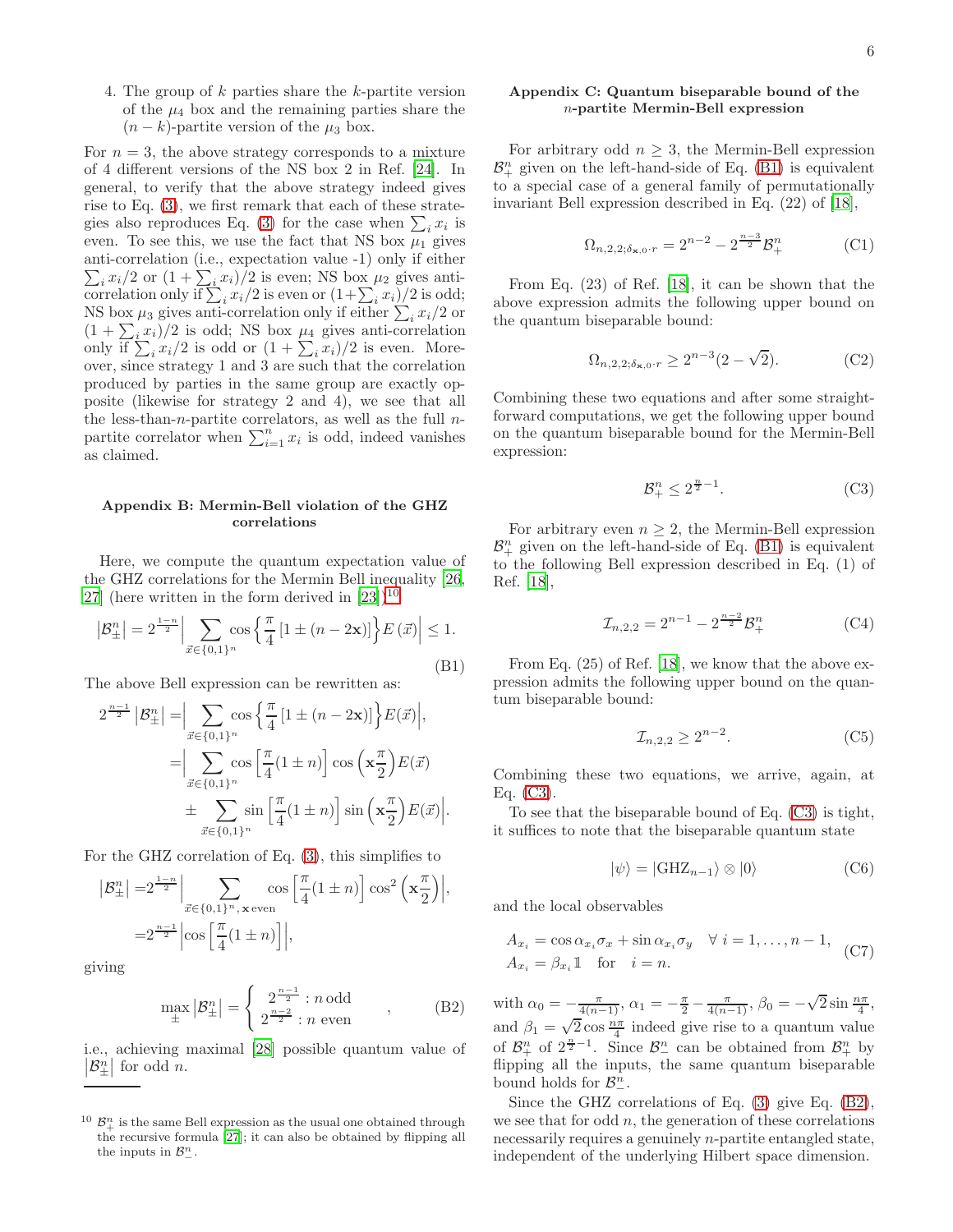#### <span id="page-6-23"></span>Appendix D: m-separability and multipartite nonlocality underlying the n-partite GHZ correlations

For odd  $n$ , we know from the main theorem of [\[16](#page-6-24)] that a quantum violation of  $\beta_{\pm}^{n}$  $\left| \frac{n}{\pm} \right| = 2^{\frac{n-1}{2}}$  implies that it is impossible to reproduce these GHZ correlations using any 3-separable resource (i.e., a partitioning of the parties into three groups, and where the parties within each group can share even arbitrary nonlocal resource).

For even  $n$ , let us evaluate the the quantum value of the following Bell expression [\[16](#page-6-24)]:

$$
|\mathcal{B}_{\Sigma}^{n}| = \frac{1}{\sqrt{2}} | \mathcal{B}_{+}^{n} + \mathcal{B}_{-}^{n} |,
$$
  
\n
$$
= \frac{1}{\sqrt{2}} \Big| \sum_{\vec{x} \in \{0,1\}^{n}} \sum_{s=0,1} \cos \frac{\pi}{4} [1 + (-1)^{s} (n - 2\mathbf{x})] E(\vec{x}) \Big|,
$$
  
\n
$$
= \frac{1}{\sqrt{2}} \Big| \sum_{\vec{x} \in \{0,1\}^{n}} 2 \cos \frac{\pi}{4} \cos \left[ \frac{\pi}{4} (n - 2\mathbf{x}) \right] E(\vec{x}) \Big|,
$$

- <span id="page-6-0"></span>[1] J. S. Bell, Physics (NY) 1 (3), 195-200 (1964).
- <span id="page-6-1"></span>[2] R. Cleve, P. Høyer, B. Toner, and J. Watrous, in Proceedings of the 19th IEEE Annual Conference on Computational Complexity 2004, Amherst, MA, (IEEE Conference Proceedings, New York, 2004), pp. 236-249.
- <span id="page-6-2"></span>[3] H. Buhrman, R. Cleve, and W. van Dam, SIAM J. Comput. 30, 1829 (2001); Č. Brukner, M. Żukowski, J.-W. Pan, and A. Zeilinger, Phys. Rev. Lett. 92, 127901  $(2004).$
- <span id="page-6-3"></span>[4] A. K. Ekert, Phys. Rev. Lett. 67, 661 (1991); J. Barrett, L. Hardy, and A. Kent, Phys. Rev. Lett. 95, 010503  $(2005)$ ; A. Acín, N. Gisin, and Ll. Masanes, Phys. Rev. Lett. 97, 120405 (2006); A. Acín, N. Brunner, N. Gisin, S. Massar, S. Pironio, and V. Scarani, Phys. Rev. Lett. 98, 230501 (2007).
- <span id="page-6-4"></span>[5] A. Acín, S. Massar, and S. Pironio, New J Phys. 8, 126 (2006).
- <span id="page-6-5"></span>[6] R. Colbeck, PhD Dissertation, University of Cambridge (2007), [arXiv:0911.3814](http://arxiv.org/abs/0911.3814) (2009); S. Pironio, A. Acín, S. Massar, A. Boyer de la Giroday, D. N. Matsukevich, P. Maunz, S. Olmschenk, D. Hayes, L. Luo, T. A. Manning, and C. Monroe, Nature (London) 464, 1021 (2010).
- <span id="page-6-6"></span>[7] N. Brunner, D. Cavalcanti, S. Pironio, V. Scarani, and S. Wehner, Rev. Mod. Phys. 86, 419 (2014).
- <span id="page-6-7"></span>[8] R. Horodecki, P. Horodecki, M. Horodecki, and K. Horodecki, Rev. Mod. Phys. 81, 865 (2009); O. Gühne and G. Tóth, Phys. Rep. 474, 1 (2009).
- <span id="page-6-8"></span>[9] M. P. Seevinck and J. Uffink, Phys. Rev. A 78, 032101  $(2008)$ ; S. Szalay and Z. Kökényesi, Phys. Rev. A 86, 032341 (2012).
- <span id="page-6-9"></span>[10] G. Svetlichny, Phys. Rev. D **35**, 3066 (1987).
- <span id="page-6-10"></span>[11] R. Gallego, L. E. Würflinger, A. Acín, and M. Navascués, Phys. Rev. Lett. 109, 070401 (2012).
- <span id="page-6-11"></span>[12] J.-D. Bancal, J. Barrett, N. Gisin and S. Pironio, Phys. Rev. A 88, 014102 (2013).

$$
= \Big| \sum_{\vec{x} \in \{0,1\}^n} \cos \Big[ \frac{\pi}{4} (n - 2\mathbf{x}) \Big] E(\vec{x}) \Big|.
$$
 (D1)

For even n and  $E(\vec{x})$  of Eq. [\(3\)](#page-1-3), this becomes

$$
\Bigl|\sum_{\vec x\in\{0,1\}^n,\,\mathbf x\, \mathrm{even}}\cos \frac{n\pi}{4}\cos^2\mathbf x\frac{\pi}{2}\Bigr|=2^{n-1}\left|\cos\frac{n\pi}{4}\right|,
$$

giving a value of  $2^{n-1}$  for even  $\frac{n}{2}$  and 0 for odd  $\frac{n}{2}$ .

Again, note from the main theorem of Ref. [\[16](#page-6-24)] that for even  $n$ , any correlation producible by a partition of the n parties into 3 groups (each sharing some Svetlichny resource  $S$  [\[10](#page-6-9)[–12\]](#page-6-11)) can at most give a value of  $\mathcal{B}_{\Sigma}^n = 2^{n-2}$ . This means that, as with odd  $n$ , the *n*-partite GHZ correlation for even *n* with even  $\frac{n}{2}$  is not producible by any partition of the parties into  $3$  groups, even if parties in each group are allowed to share whatever nonlocal resource.

Together with the biseparable decomposition obtained for these correlations, the above results on  $m$ -separability imply that for (1) odd *n* and (2) even *n* with even  $\frac{n}{2}$ , generation of the GHZ correlations of Eq. [\(3\)](#page-1-3) requires the nonlocal collaboration of at least  $\lceil \frac{n}{2} \rceil$  parties in one group.

- <span id="page-6-12"></span>[13] S. Popescu and D. Rohrlich, Found. Phys. 24, 379 (1994).
- <span id="page-6-13"></span>[14] J. Barrett, N. Linden, S. Massar, S. Pironio, S. Popescu, and D. Roberts, Phys. Rev. A 71, 022101 (2005).
- <span id="page-6-14"></span>[15] D. Collins, N. Gisin, S. Popescu, D. Roberts, and V. Scarani, Phys. Rev. Lett. 88, 170405 (2002); M. Seevinck and G. Svetlichny, Phys. Rev. Lett. 89, 060401 (2002); N. S. Jones, N. Linden, and S. Massar, Phys. Rev. A 71, 042329 (2005); J.-D. Bancal, N. Brunner, N. Gisin, and Y.-C. Liang, Phys. Rev. Lett. 106, 020405 (2011); J.-L. Chen, D.-L. Deng, H.-Y. Su, C. Wu, and C. H. Oh, Phys. Rev. A 83, 022316 (2011).
- <span id="page-6-24"></span>[16] J.-D. Bancal, C. Branciard, N. Gisin and S. Pironio, Phys. Rev. Lett. 103, 090503 (2009).
- [17] L. Aolita, R. Gallego, A. Cabello, and A. Acín, Phys. Rev. Lett. 108, 100401 (2012).
- <span id="page-6-16"></span>[18] J.-D. Bancal, C. Branciard, N. Brunner, N. Gisin, and Y.-C. Liang, J. Phys. A: Math. Theor. 45, 125301 (2012).
- <span id="page-6-15"></span>[19] Q. Chen, S. Yu, C. Zhang, C. H. Lai, and C. H. Oh, Phys. Rev. Lett. 112, 140404 (2014).
- <span id="page-6-17"></span>[20] J.-D. Bancal, N. Gisin, Y.-C. Liang and S. Pironio, Phys. Rev. Lett. 106, 250404 (2011); K. F. Pál and T. Vértesi, Phys. Rev. A 83, 062123 (2011); T. Moroder, J.-D. Bancal, Y.-C. Liang, M. Hofmann, and O. Gühne, Phys. Rev. Lett. 111, 030501 (2013).
- <span id="page-6-18"></span>[21] T. Vértesi and N. Brunner, Phys. Rev. Lett.  $108$ , 030403 (2012).
- <span id="page-6-19"></span>[22] D. M. Greenberger, M. A. Horne, A. Zeilinger, in "Bell's Theorem, Quantum Theory, and Conceptions of the Universe", edited by M. Kafatos (Kluwer, Dordrecht, 1989), 69-72; N. D. Mermin, Phys. Rev. Lett. 65, 3373 (1990).
- <span id="page-6-20"></span>[23] J. J. Wallman, Y.-C. Liang, and S. D. Bartlett, Phys. Rev. A 83, 022110 (2011).
- <span id="page-6-21"></span>[24] S. Pironio, J.-D. Bancal, and V. Scarani, J. Phys. A: Math. Theor. 44, 065303 (2011).
- <span id="page-6-22"></span>[25] J. L. Cereceda, Phys. Rev. A 66, 024102 (2002); P.